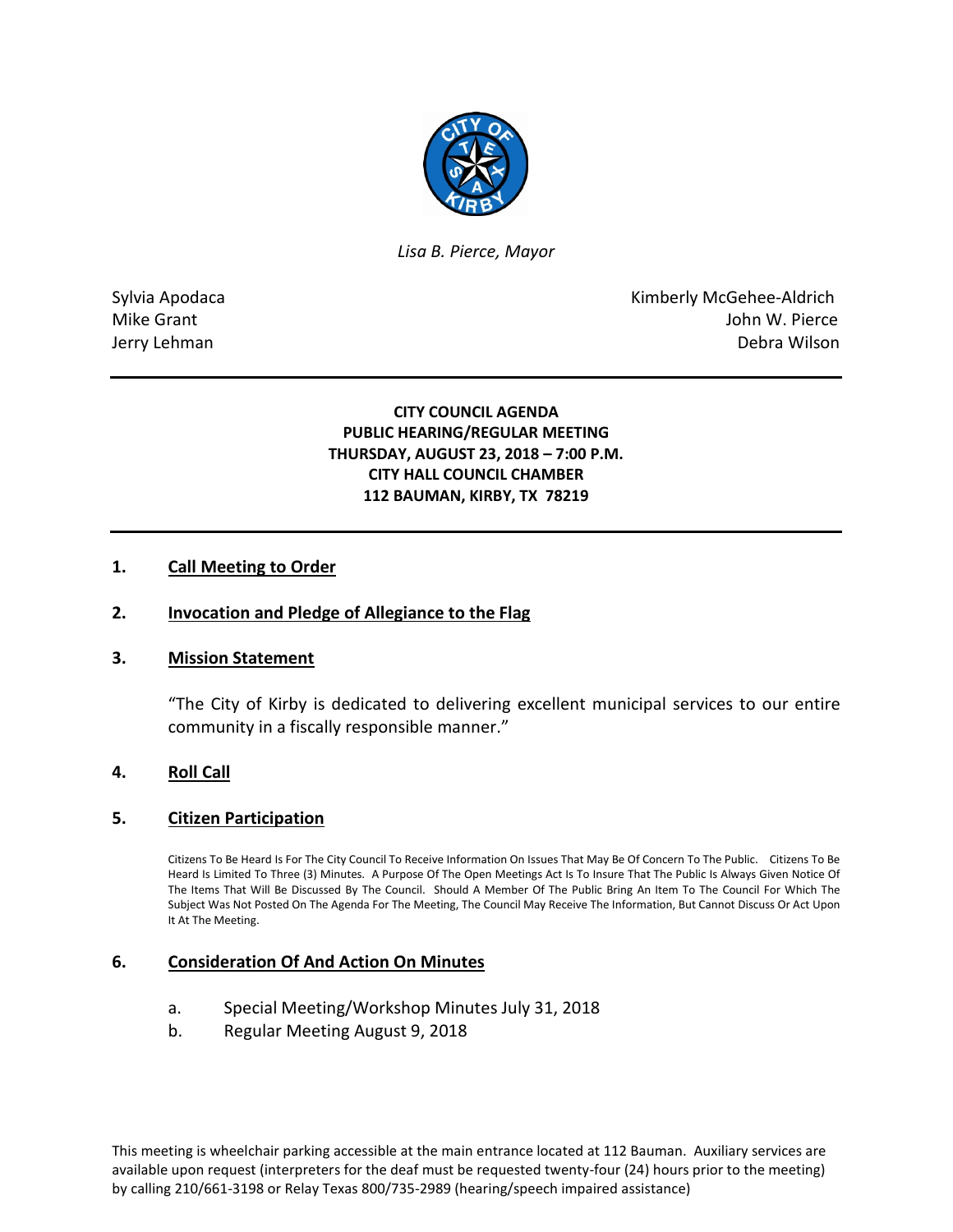# **7. Presentation**

a. National Payroll Proclamation

# **8. Public Hearing**

- a. Public Hearing On Proposed Budget For 2018-2019 Fiscal Year
- b. Public Hearing On Proposed Tax Rate Of \$0.729376 For 2018-2019 Fiscal Year
- c. Public Hearing On A Request For A Variance From the Zoning Ordinance  $-$  "C-2" Commercial District Section 153.070 (B)(4) – To Authorize Construction Of An Attached Garage That Will Encroach The Twenty-Five (25' ) Foot Front Yard Setback By Eight (8) Feet On The South Corner And One (1') Foot On The North Corner Of The Proposed Garage And To Section 153.020 (B)(6) To Consider Encroachment of Ten (10") Inches Into The Five (5') Foot Side Yard Setback; Located At CB 5941 BLK 5 Lot 51; Otherwise Known As 4807 Gibbs Sprawl Road, City Of Kirby, Bexar County, Texas.
- d. Public Hearing On A Request For A Variance From The City Noise Ordinance Section 94.17 (G) Acts Creating Unlawful Noises – To Waive The 7:00 A.M. And 6:00 P.M. Construction Hours To Starting At Approximately 3:00 A.M. To Allow For Early Morning Concrete Pours At Kirby Middle School Construction Site; Located At CB 4018B Lot 50 EXC SW IRR 115.83 FT OF 50 OR ARB 50A; Otherwise Known As 5441 Old Seguin Road, City Of Kirby, Bexar County, Texas.

# **9. Discussion And Possible Action**

- a. Discussion And Possible Action To Award A Bid For Group Insurance
- b. Discussion And Possible Action On San Antonio Living History Texas Revolt Event
- c. Discussion And Possible Action On A Request For A Variance From the Zoning Ordinance – "C-2" Commercial District Section 153.070 (B)(4) – To Authorize Construction Of An Attached Garage That Will Encroach The Twenty-Five (25' ) Foot Front Yard Setback By Eight (8) Feet On The South Corner And One (1') Foot On The North Corner Of The Proposed Garage And To Section 153.020 (B)(6) To Consider Encroachment of Ten (10") Inches Into The Five (5') Foot Side Yard Setback; Located At CB 5941 BLK 5 Lot 51; Otherwise Known As 4807 Gibbs Sprawl Road, City Of Kirby, Bexar County, Texas.
- d. Discussion And Possible Action On A Request For A Variance From The City Noise Ordinance – Section 94.17 (G) Acts Creating Unlawful Noises – To Waive The 7:00 A.M. And 6:00 P.M. Construction Hours To Starting At Approximately 3:00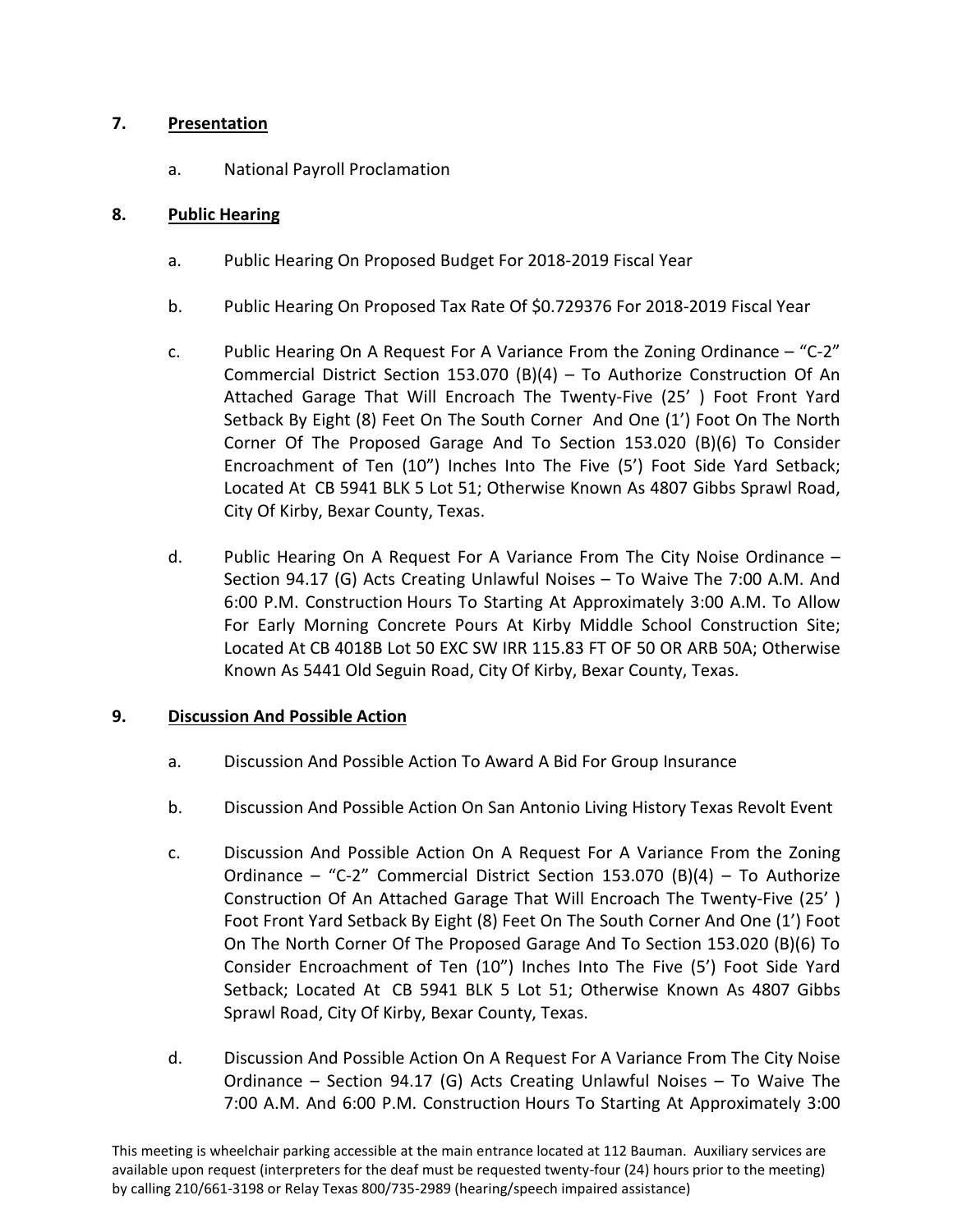A.M. To Allow For Early Morning Concrete Pours At Kirby Middle School Construction Site; Located At CB 4018B Lot 50 EXC SW IRR 115.83 FT OF 50 OR ARB 50A; Otherwise Known As 5441 Old Seguin Road, City Of Kirby, Bexar County, Texas.

- e. Update, Discussion And Possible Action On Republic Services Garbage Carts And Recycling
- f. Discussion And Possible Action On Non-Profit Grant Applications
- g. Discussion And Possible Action On Appointing A Member To The Beautification And Recycle Committee
- h. Discussion And Possible Action On Accepting Patricia Baber's Resignation From The Parks And Recreation Committee Effective Immediately
- i. Update, Discussion And Possible Action On Kirby Bexar Animal Facility Operations
- j. Discussion And Possible Action On Amendments To Ordinance No. O-2013-731 An Ordinance Repealing Existing Chapter 91 Of The Code Of Ordinances And Adopting A New Chapter 91 Entitled "Animals" To Set Out Provisions As To Animals, Including An Animal Shelter, Animal Control Officers, Licensing, Animal Bites And Animal Care, Spaying And Neutering, Rabies Control, Adoption Of Animals, Fees, Enforcement, And Related Matters, And Setting A Fine Not To Exceed The Amounts Set Out In Section 10.99 Of The Code Of Ordinances For Each Violation.
- k. Discussion And Possible Action On Amendments To Ordinance No. O-2017-828 An Ordinance Repealing Chapter 71 – Stopping, Standing, And Parking And Adopting A New Chapter 71 – Stopping, Standing, And Parking Ordinance
- l. Discussion And Possible Action On Amendments To Ordinance No. O-2014-748 An Ordinance Regulating Signs In The City Of Kirby, Texas, And Superseding All Previous Ordinances Pertaining To Signs, And Providing Penalties For Violation Thereof
- m. Update, Discussion And Possible Action On Binz Engleman Road Reconstruction Project
- n. Discussion And Possible Action To Reappoint Members To The Planning And Zoning Commission With Terms That Expire August 2018